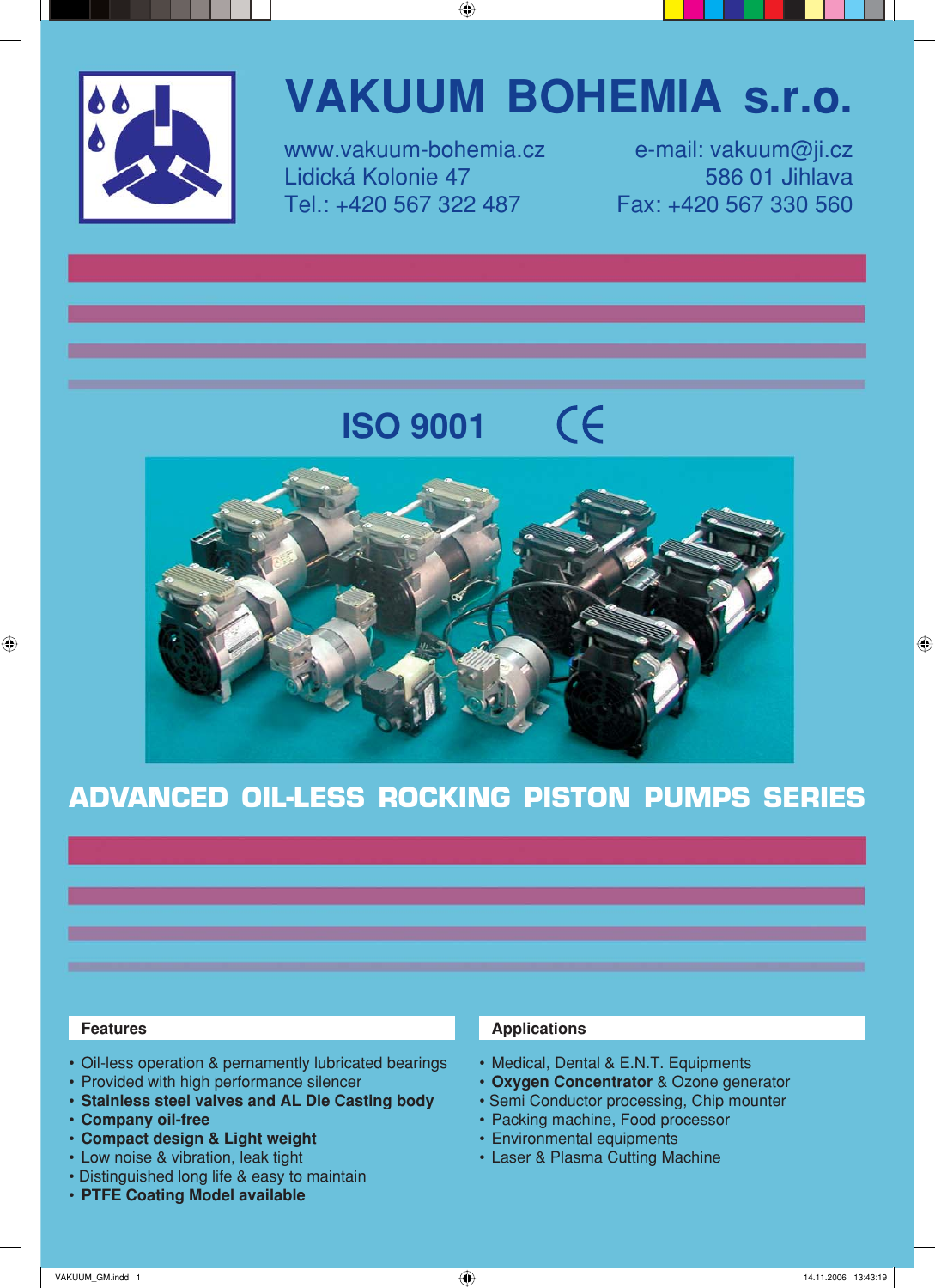# **SINGLE HEAD TYPE**

### **Specifications**

| model                  | <b>SINGLE HEAD</b>                                                        |                   |               |               |  |  |  |
|------------------------|---------------------------------------------------------------------------|-------------------|---------------|---------------|--|--|--|
| descriptions           | <b>70 RNS</b>                                                             | <b>60 RNS</b>     | <b>50 RNS</b> |               |  |  |  |
| <b>HEAD CONNECTING</b> | Vaccum Only                                                               | Vaccum / Pressure |               |               |  |  |  |
| <b>FREE FLOW RATE</b>  | <b>70 LMP</b>                                                             | <b>60 LMP</b>     | 50 LMP        | <b>40 LMP</b> |  |  |  |
| <b>MAX. VACCUM</b>     | 700 mmHg                                                                  | 690 mmHg          | 680 mmHg      | 650 mmHg      |  |  |  |
| <b>MAX. PRESURE</b>    | N. A.                                                                     | 2 bar             | 4 bar         | 7 bar         |  |  |  |
| <b>CONNECTING TYPE</b> | R1/4"                                                                     |                   |               |               |  |  |  |
| <b>DIMENSIONS</b>      | 155 (L) x 157 (H) x 118 (W) mm                                            |                   |               |               |  |  |  |
| <b>WEIGHT</b>          | 4.2 kg                                                                    |                   |               |               |  |  |  |
| <b>NOISE LEVEL</b>     | $55 \sim 53$ dB                                                           |                   |               |               |  |  |  |
| <b>MOTOR TYPE</b>      | Capacitor Start Type, Equipped with Thermal Protector & Inner Cooling Fan |                   |               |               |  |  |  |
| <b>MOTOR POWER</b>     | 100 W                                                                     |                   |               |               |  |  |  |
| POWER SOURCE           | 230 VAC, 50 Hz                                                            |                   |               |               |  |  |  |

# **Performance Curves of Single Head Type**







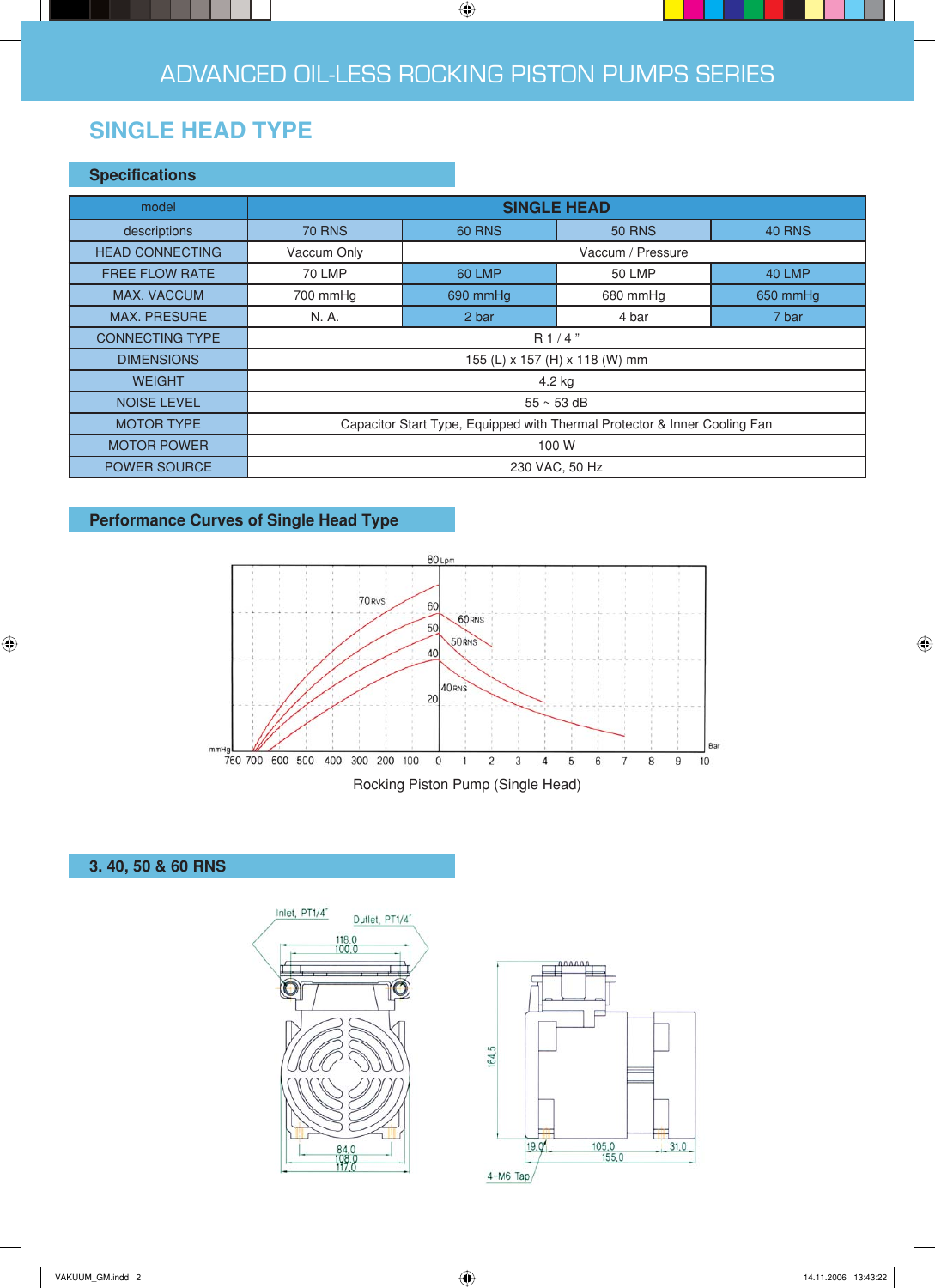# **DOUBLE HEAD TYPE**

### **Specifications**

| model                    | <b>DOUBLE HEAD</b>                                                        |                |                |               |                             |               |               |               |
|--------------------------|---------------------------------------------------------------------------|----------------|----------------|---------------|-----------------------------|---------------|---------------|---------------|
| descriptions             | <b>140 RND</b>                                                            | <b>120 RND</b> | <b>100 RND</b> | <b>80 RND</b> | <b>70 RND</b>               | <b>60 RND</b> | <b>50 RND</b> | <b>40 RND</b> |
| <b>HEAD CONNECTING</b>   | Parallel Connecting (1-STAGE)                                             |                |                |               | Serial Connecting (2-STAGE) |               |               |               |
| <b>HEAD CONFIGRATION</b> | Vaccum / Pressure                                                         |                |                |               | Vaccum Only                 |               |               |               |
| <b>FREE FLOW RATE</b>    | <b>140 LMP</b>                                                            | <b>120 LMP</b> | 100 LMP        | 80 LMP        | 70 LMP                      | <b>60 LMP</b> | <b>50 LMP</b> | 40 LMP        |
| <b>MAX. VACCUM</b>       | 700 mmHg                                                                  | 690 mmHg       | 680 mmHg       | 650 mmHq      | 750 mmHg                    | 745 mmHg      | 740 mmHg      | 720 mmHg      |
| <b>MAX. PRESURE</b>      | 2 bar                                                                     | 4 bar          | 7 bar          | 7 bar         | N. A.                       |               |               |               |
| <b>CONNECTING TYPE</b>   | R1/4"                                                                     |                |                |               |                             |               |               |               |
| <b>DIMENSIONS</b>        | 240 (L) x 157 (H) x 118 (W) mm                                            |                |                |               |                             |               |               |               |
| <b>WEIGHT</b>            | 7.1 kg                                                                    |                |                |               |                             |               |               |               |
| <b>NOISE LEVEL</b>       | $55 \sim 58$ dB                                                           |                |                |               | $50 \sim 53$ dB             |               |               |               |
| <b>MOTOR TYPE</b>        | Capacitor Start Type, Equipped with Thermal Protector & Inner Cooling Fan |                |                |               |                             |               |               |               |
| <b>MOTOR POWER</b>       | 200 W                                                                     |                |                |               |                             |               |               |               |
| <b>POWER SOURCE</b>      | 230 VAC, 50 Hz                                                            |                |                |               |                             |               |               |               |

# **Performance Curves of Double Head Type**





# **100, 120 & 140 RND**